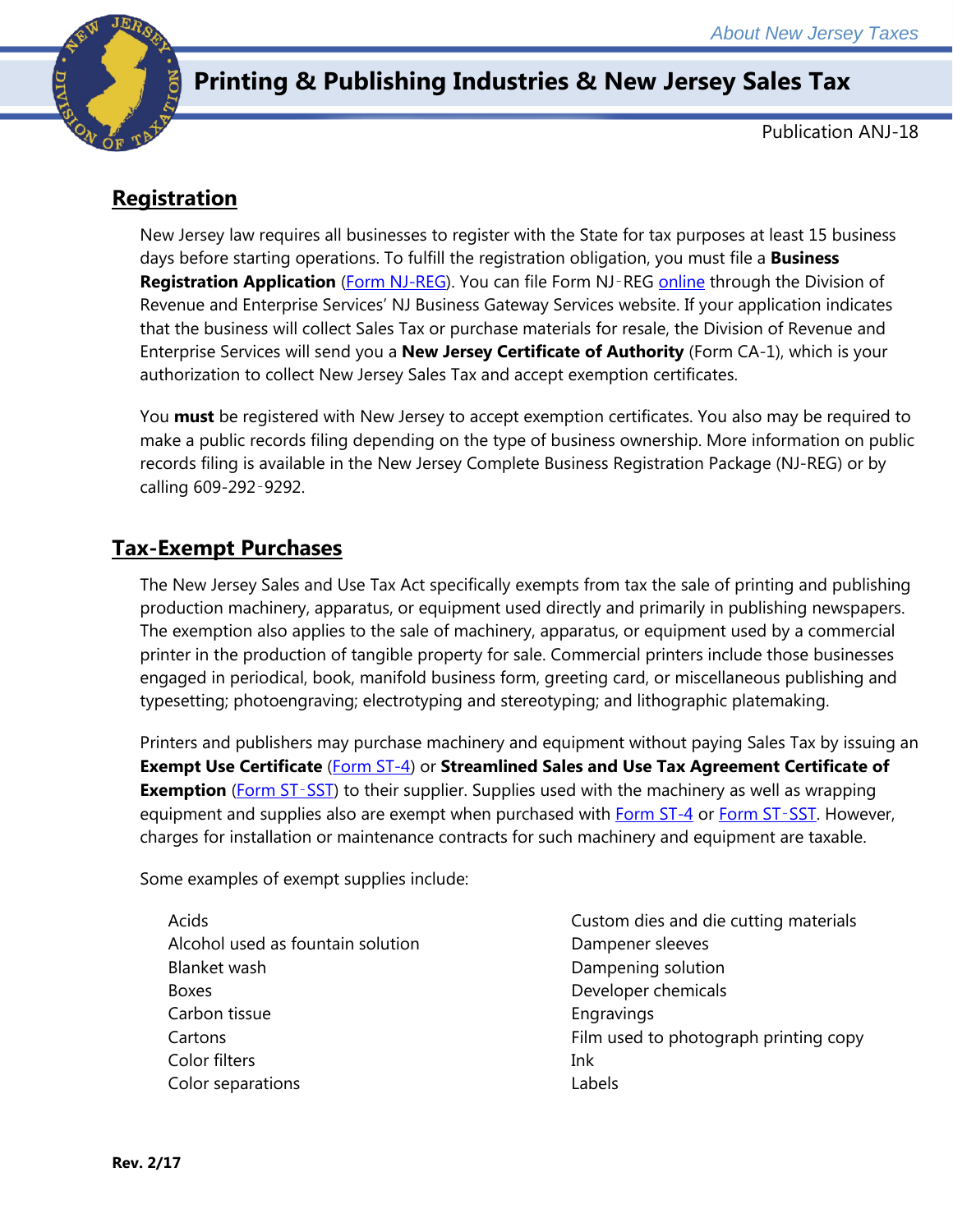Latex gum Lettering Masking paper Offset plates Opaquing ink Paper Plates Press blankets Press chemicals (etch) Press chemicals (press wash) Printing plates (all types) Proof paper Proofs and proof processing (all types)

Protective gloves Reducers Roller covering Screen tints Shrink wrap Thermopowder Tissue overlays Toners **Transparencies** Varnishes Veloxes Wood mounts Wrapping paper Wrapping tape

#### **Sales and Use Tax**

Effective January 1, 2018, the New Jersey Sales and Use Tax rate decreases from 6.875% to 6.625%. The tax rate was reduced from 7% to 6.875% in 2017. Additional information about the Sales and Use Tax rate change is available [online.](http://www.state.nj.us/treasury/taxation/ratechange/su-overview.shtml)

## **Taxable Purchases**

Supplies that are not used directly and primarily in the production process are taxable: for example, stripping knives used to trim negatives or masking paper, filing envelopes used to file negatives, and tape dispensers for wrapping tape.

#### **Out-of-State Purchases**

If a business brings taxable supplies purchased in another state into New Jersey for use in this state, the business must pay Use Tax if no Sales Tax was paid in the state where the supplies were purchased. If the tax paid on an out-of-state purchase was less than the [current](http://www.state.nj.us/treasury/taxation/ratechange/su-overview.shtml) New Jersey Sales Tax rate, the business must pay the difference to the State of New Jersey as Use Tax. For more information on Use Tax, see [ANJ-7,](http://www.state.nj.us/treasury/taxation/pdf/pubs/sales/anj7.pdf) Use Tax in New Jersey.

#### **Retail Sales**

Because printing and publishing services result in the production of tangible property, the seller must collect and pay Sales Tax to the State on the charges for these services. Printing and publishing services purchased by customers in another state for use outside New Jersey are not subject to New Jersey Sales or Use Tax if the seller delivers the finished product outside New Jersey. If the finished product is